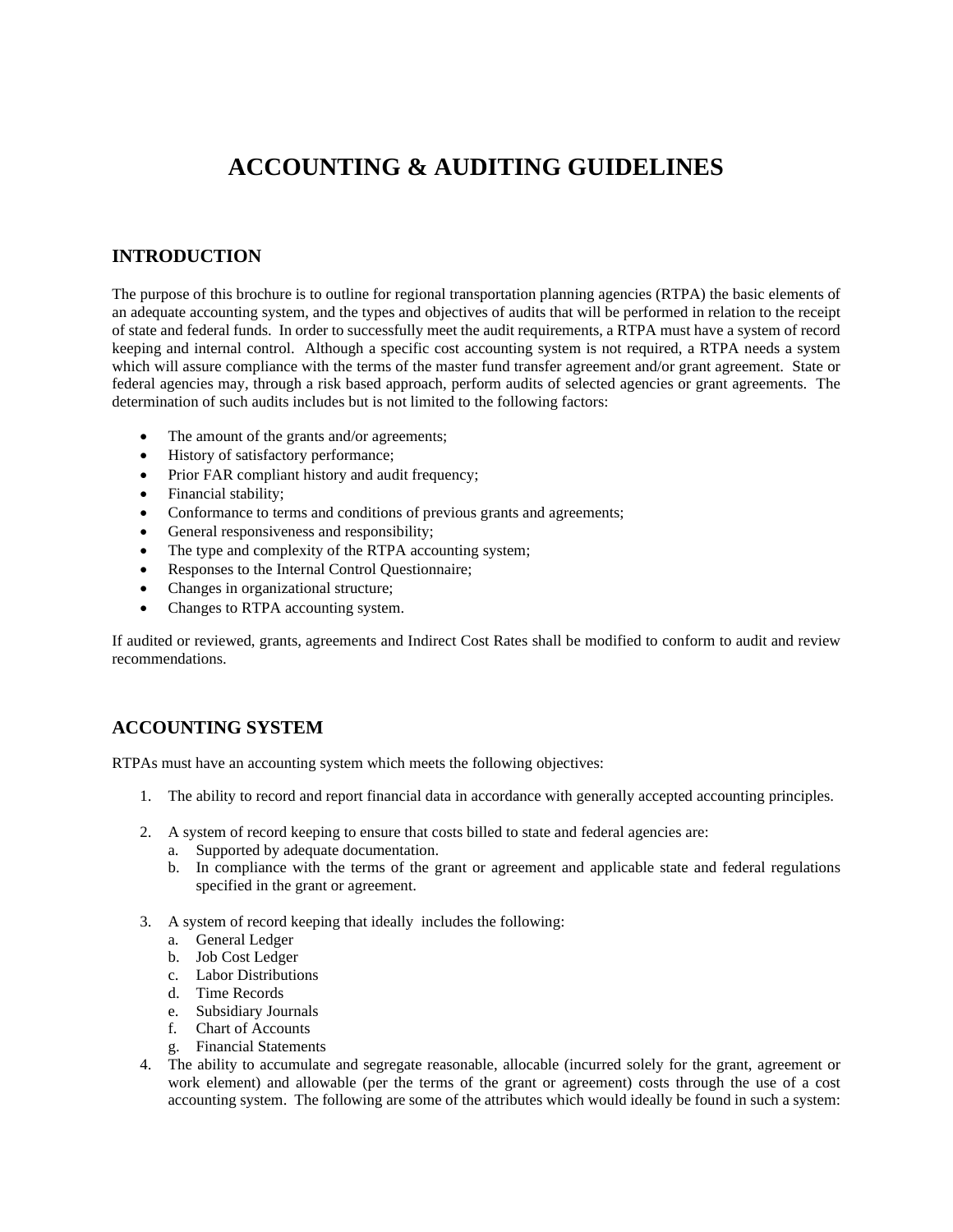- a. A chart of accounts which includes indirect and direct general ledger accounts. Indirect costs are not specifically identified to a grant, agreement or work element, for example, rent and/or utilities. Direct costs are specifically identified with a grant, agreement or work element, for example, hours spent developing a corridor plan and/or modeling hours.
- b. Segregation of costs by grant/agreement/work element, category of costs and milestones (if applicable).
- c. Proper recording of direct and indirect costs. For example, recording of labor costs should provide that indirect hours be recorded on a time sheet and in the accounting records to an administration, vacation, sick leave or other indirect cost account/code/work element. Direct hours should be recorded on a time sheet and in the accounting records to a direct cost account/code/work element.
- d. Consistent accounting treatment of costs in recording and reporting. For example, if travel expense is charged directly to a grant/agreement/work element, all travel expense incurred on any project should be considered direct costs. As a result, project-related travel, whether reimbursable per the grant/agreement terms or not, should be included as a direct cost in the accounting records.
- e. Ability to trace from invoices submitted to state or federal agency to job cost records and original, approved source documents, for example, time sheets, vendor invoices, and cancelled checks.
- f. Ability to reconcile job cost records to the accounting records.
- 5. Compliance with cost principles described in the Code of Federal Regulations, 48, Federal Acquisition Regulations System (FAR), Chapter 1, Part 31.
- 6. Procedures to monitor and adjust projected indirect rates to actual rates.
- 7. Controls to ensure that written approval is obtained prior to any changes to the grant/agreement/work element.
- 8. Procedures to retain accounting records and source documentation as required by the terms of the grant/agreement.
- 9. A system of internal control which provides reasonable assurance that assets are protected; financial data, records and statements are reliable and that internal irregularities are promptly discovered, reported and corrected. The elements a system of internal control should include, but not be limited to the following:
	- a. Separation of duties for proper protection of assets. Incompatible duties are those that place any person in a position to both perpetrate and conceal errors or irregularities in the normal course of business. For example, the person who prepares the checks should be different from the person who reconciles the bank statements and the person who purchases goods should be different from the person who receives goods.
	- b. Limiting access to assets to only authorized personnel who require these assets in the performance of their assigned duties. For example, blank check stock should be locked in a safe when not in use.
	- c. Authorization and record keeping procedures which provide effective accounting control over assets, liabilities, revenues and expenditures.
	- d. A system of practices to be followed in the performance of duties and functions. Such a system normally includes policies and procedures which establish the purpose and requirements of the accounting system. For example, time keeping practices should ideally provide for the following:
		- 1. Time sheets prepared, signed and dated by all employees;